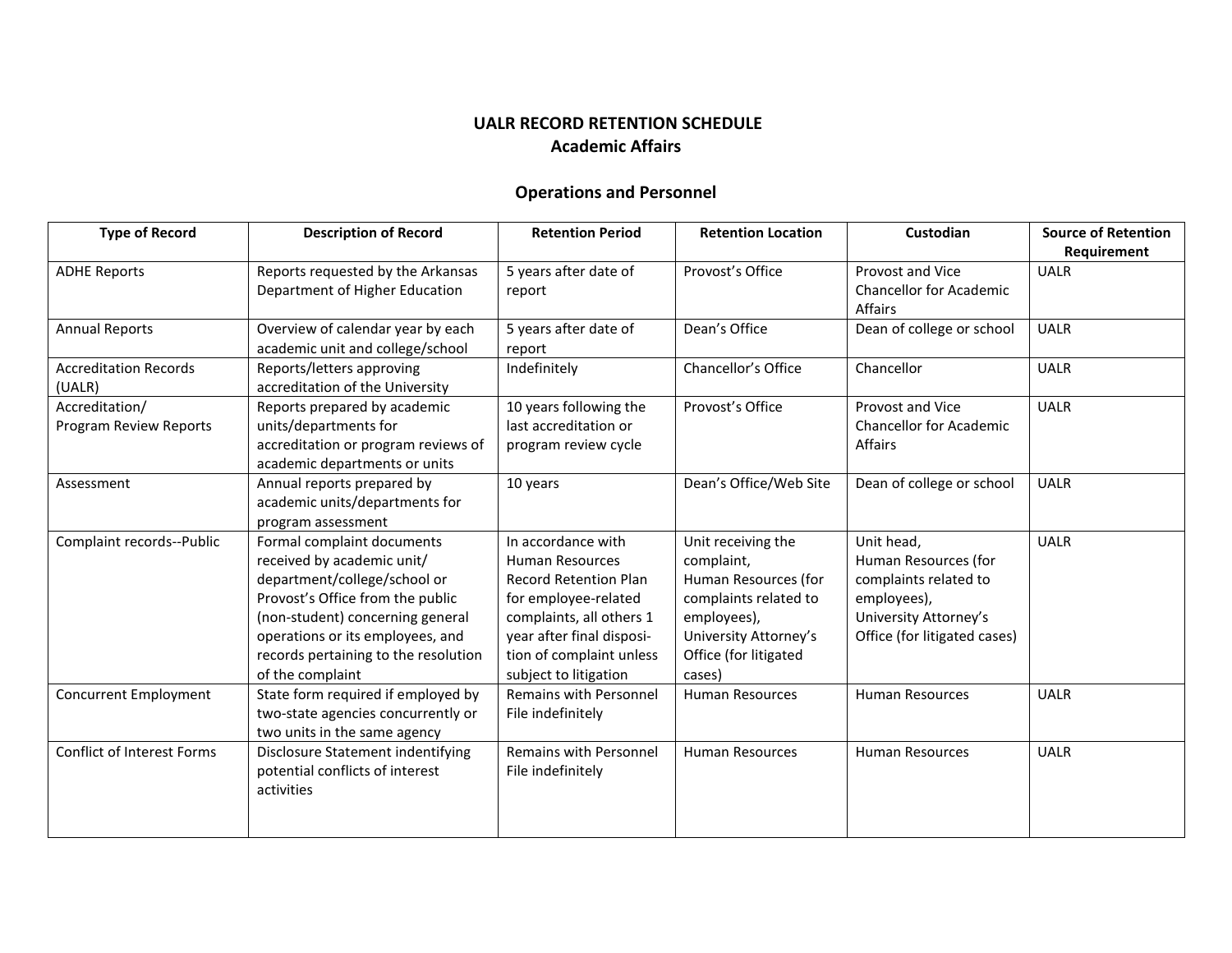| <b>Type of Record</b>                                                                                                              | <b>Description of Record</b>                                                                                                                                                                                           | <b>Retention Period</b>                                                                                                                                   | <b>Retention Location</b>               | Custodian                                                                                       | <b>Source of Retention</b><br>Requirement |
|------------------------------------------------------------------------------------------------------------------------------------|------------------------------------------------------------------------------------------------------------------------------------------------------------------------------------------------------------------------|-----------------------------------------------------------------------------------------------------------------------------------------------------------|-----------------------------------------|-------------------------------------------------------------------------------------------------|-------------------------------------------|
| Correspondence & memos<br>Note: Retention of e-mail<br>correspondence is decided<br>by the CONTENT not the<br>medium of the record | Executive-level correspondence<br>regarding policies and procedures                                                                                                                                                    | 1 year                                                                                                                                                    | Academic unit                           | <b>Academic Unit Head</b>                                                                       | <b>UALR</b>                               |
| <b>Curriculum Change Forms</b>                                                                                                     | Documents submitted to<br>Undergraduate Council and/or<br>Graduate Council, or adopted by the<br>faculty of the Bowen School of Law<br>to add/delete or modify academic<br>courses, programs or degree<br>requirements | Indefinitely                                                                                                                                              | Provost's Office                        | Provost and Vice<br><b>Chancellor for Academic</b><br><b>Affairs</b>                            | <b>UALR</b>                               |
| Deans' Council Agendas and<br><b>Minutes</b>                                                                                       | Agendas and minutes of the weekly<br>Deans' Council meetings                                                                                                                                                           | 3 years                                                                                                                                                   | Provost's Office                        | Provost and Vice<br><b>Chancellor for Academic</b><br>Affairs                                   | <b>UALR</b>                               |
| Employee EEO grievance<br>records and reports-<br><b>Charges Filed</b>                                                             | Documents the proceedings of an<br>employee EEO grievance, including<br>the initial complaint, actions,<br>investigations, summary and<br>disposition                                                                  | 3 years or until final<br>disposition of the charge<br>or action, whichever is<br>greater (see Human<br><b>Resources Record</b><br><b>Retention Plan)</b> | Office of Human<br>Resources            | Director of Human<br><b>Resources</b>                                                           | <b>Federal statutes</b>                   |
| Employee EEO grievance<br>records and reports-<br><b>Charges Not Filed</b>                                                         | Documents the proceedings of an<br>employee EEO grievance, including<br>the initial complaint, actions,<br>investigations, summary and<br>disposition                                                                  | 3 years from the incident<br>report (see Human<br><b>Resources Record</b><br><b>Retention Plan)</b>                                                       | Office of Human<br>Resources            | Director of Human<br>Resources                                                                  | <b>Federal statutes</b>                   |
| Employee Non-EEO<br>grievance records and<br>reports (including faculty<br>cases sent to the Faculty<br><b>Appeals Council</b>     | Documents the proceedings of an<br>employee Non-EEO grievance,<br>including the initial complaint,<br>actions, investigations, summary<br>and disposition                                                              | 3 years after closure (see<br><b>Human Resources</b><br><b>Record Retention Plan)</b>                                                                     | Provost's Office and<br>Human Resources | Provost and Vice<br><b>Chancellor for Academic</b><br>Affairs<br>Director of Human<br>Resources | <b>UALR</b>                               |
| <b>Exceptions to Minimum</b><br><b>Enrollments Requests</b>                                                                        | Form requesting an exception for<br>courses that do not meet the<br>minimum enrollment requirements                                                                                                                    | 5 years                                                                                                                                                   | Provost's Office                        | Provost and Vice<br><b>Chancellor for Academic</b><br><b>Affairs</b>                            | <b>UALR</b>                               |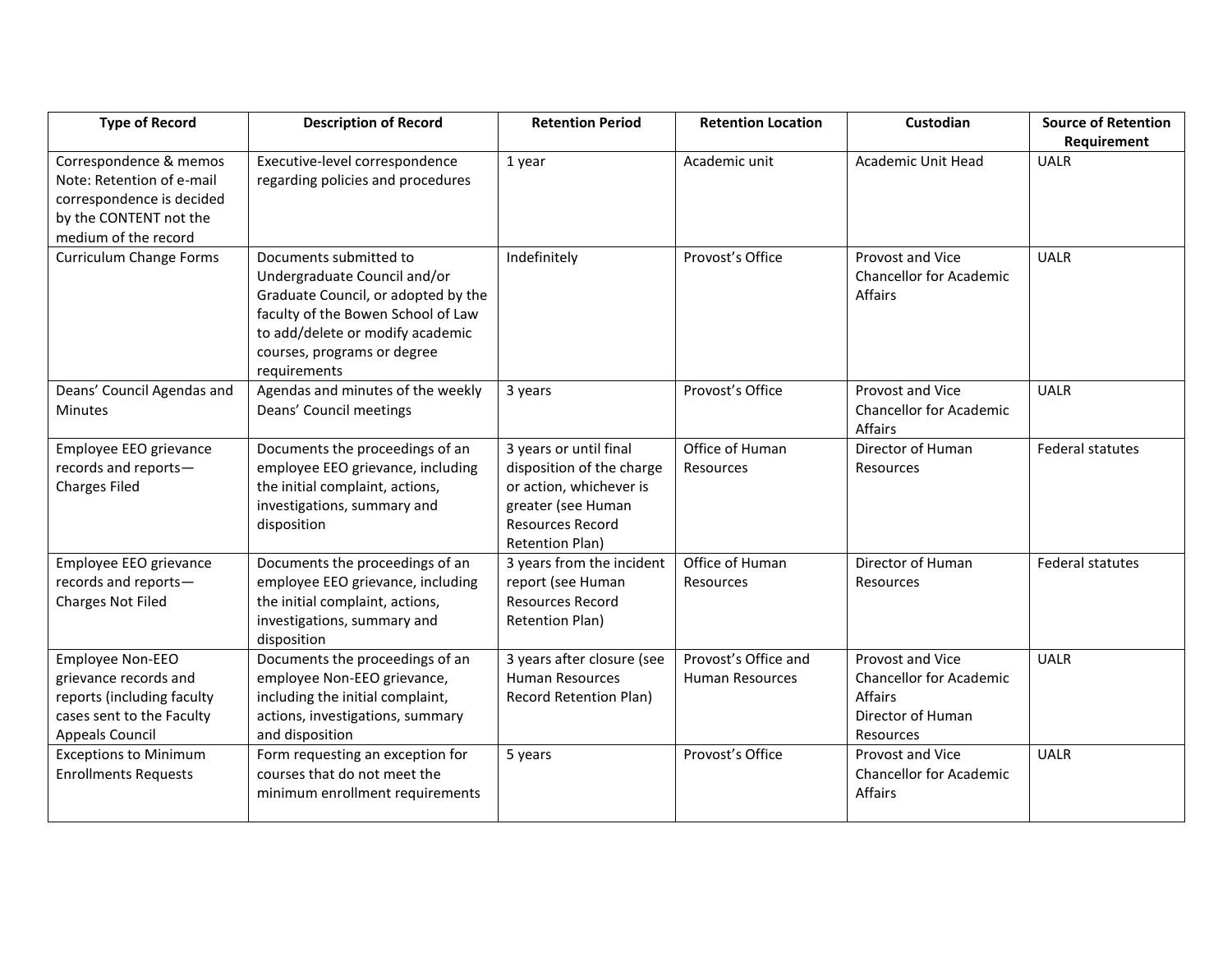| Requirement<br>Indefinitely<br><b>Faculty Senate Minutes and</b><br><b>Official Faculty Senate minutes</b><br>Senate Counselor<br><b>Faculty Senate President</b><br><b>UALR</b><br>Transmittals<br>approved (with corrections) by the<br>Provost's Office<br>Provost and Vice<br>Senate; transmittal forms with<br><b>Chancellor for Academic</b><br>Library Archives<br>Senate legislation or resolutions<br>Affairs<br>Provost and Vice<br>Audio recording of Faculty Senate<br>Indefinitely<br>Provost's Office<br><b>UALR</b><br><b>Faculty Senate audio</b><br>recordings<br><b>Chancellor for Academic</b><br>meetings |
|-------------------------------------------------------------------------------------------------------------------------------------------------------------------------------------------------------------------------------------------------------------------------------------------------------------------------------------------------------------------------------------------------------------------------------------------------------------------------------------------------------------------------------------------------------------------------------------------------------------------------------|
|                                                                                                                                                                                                                                                                                                                                                                                                                                                                                                                                                                                                                               |
|                                                                                                                                                                                                                                                                                                                                                                                                                                                                                                                                                                                                                               |
|                                                                                                                                                                                                                                                                                                                                                                                                                                                                                                                                                                                                                               |
|                                                                                                                                                                                                                                                                                                                                                                                                                                                                                                                                                                                                                               |
|                                                                                                                                                                                                                                                                                                                                                                                                                                                                                                                                                                                                                               |
|                                                                                                                                                                                                                                                                                                                                                                                                                                                                                                                                                                                                                               |
|                                                                                                                                                                                                                                                                                                                                                                                                                                                                                                                                                                                                                               |
| Affairs                                                                                                                                                                                                                                                                                                                                                                                                                                                                                                                                                                                                                       |
| Office of<br>Director of the Office of<br>Freedom of Information Act<br>FOIA requests and reply to the<br>Indefinitely pending<br><b>UA System</b>                                                                                                                                                                                                                                                                                                                                                                                                                                                                            |
| request (Note: the reply does not<br>(FOIA) Documentation<br>clarifying policy from UA<br>Communication<br>Communication                                                                                                                                                                                                                                                                                                                                                                                                                                                                                                      |
| include the records provided<br>System                                                                                                                                                                                                                                                                                                                                                                                                                                                                                                                                                                                        |
| pursuant to the FOIA request)                                                                                                                                                                                                                                                                                                                                                                                                                                                                                                                                                                                                 |
| Documents that describe the<br>Until replaced by new<br>Academic unit<br><b>UALR</b><br><b>Governance Documents</b><br>Academic unit head                                                                                                                                                                                                                                                                                                                                                                                                                                                                                     |
| academic unit's governance<br>governance document                                                                                                                                                                                                                                                                                                                                                                                                                                                                                                                                                                             |
| structure, policies and procedures<br>plus five years                                                                                                                                                                                                                                                                                                                                                                                                                                                                                                                                                                         |
| Grant/Contract proposals submitted<br>Until final audit or in<br>Dean's office<br>Dean of college or school<br><b>Grants/Contract Proposals</b><br>State or granting                                                                                                                                                                                                                                                                                                                                                                                                                                                          |
| for either external or internal<br>compliance with grant<br>authority                                                                                                                                                                                                                                                                                                                                                                                                                                                                                                                                                         |
| regulations and<br>funding                                                                                                                                                                                                                                                                                                                                                                                                                                                                                                                                                                                                    |
| specifications, whichever                                                                                                                                                                                                                                                                                                                                                                                                                                                                                                                                                                                                     |
| is greater                                                                                                                                                                                                                                                                                                                                                                                                                                                                                                                                                                                                                    |
| Dean's Office<br>Dean of College or School<br>Reports reflecting faculty<br><b>UALR</b><br><b>Instructional Load Reports</b><br>5 years                                                                                                                                                                                                                                                                                                                                                                                                                                                                                       |
| instructional effort<br>(including overload                                                                                                                                                                                                                                                                                                                                                                                                                                                                                                                                                                                   |
| assignments)                                                                                                                                                                                                                                                                                                                                                                                                                                                                                                                                                                                                                  |
| Late Textbook Adoption<br>Form requesting approval for late<br>One year or until<br>Provost's Office<br>Provost and Vice<br><b>UALR</b>                                                                                                                                                                                                                                                                                                                                                                                                                                                                                       |
| Requests (copies; originals<br>order of textbook<br>information is entered<br><b>Chancellor for Academic</b>                                                                                                                                                                                                                                                                                                                                                                                                                                                                                                                  |
| Affairs<br>sent to UALR Bookstore)<br>into annual report                                                                                                                                                                                                                                                                                                                                                                                                                                                                                                                                                                      |
| Annual report submitted to ADHE at<br>Provost's Office<br>Provost and Vice<br>ADHE<br>Late Textbook Adoption<br>One year                                                                                                                                                                                                                                                                                                                                                                                                                                                                                                      |
| Annual Report<br>request of legislature<br><b>Chancellor for Academic</b>                                                                                                                                                                                                                                                                                                                                                                                                                                                                                                                                                     |
| Affairs                                                                                                                                                                                                                                                                                                                                                                                                                                                                                                                                                                                                                       |
| Forms requesting prior approval of<br>Remains with Personnel<br>Director of Human<br><b>UALR</b><br><b>Outside Employment Forms</b><br><b>Human Resources</b>                                                                                                                                                                                                                                                                                                                                                                                                                                                                 |
| outside employment for UALR<br>File indefinitely<br>Provost's Office (copy)<br>Resources                                                                                                                                                                                                                                                                                                                                                                                                                                                                                                                                      |
| Provost and Vice<br>employees                                                                                                                                                                                                                                                                                                                                                                                                                                                                                                                                                                                                 |
| <b>Chancellor for Academic</b><br>Affairs                                                                                                                                                                                                                                                                                                                                                                                                                                                                                                                                                                                     |
|                                                                                                                                                                                                                                                                                                                                                                                                                                                                                                                                                                                                                               |
|                                                                                                                                                                                                                                                                                                                                                                                                                                                                                                                                                                                                                               |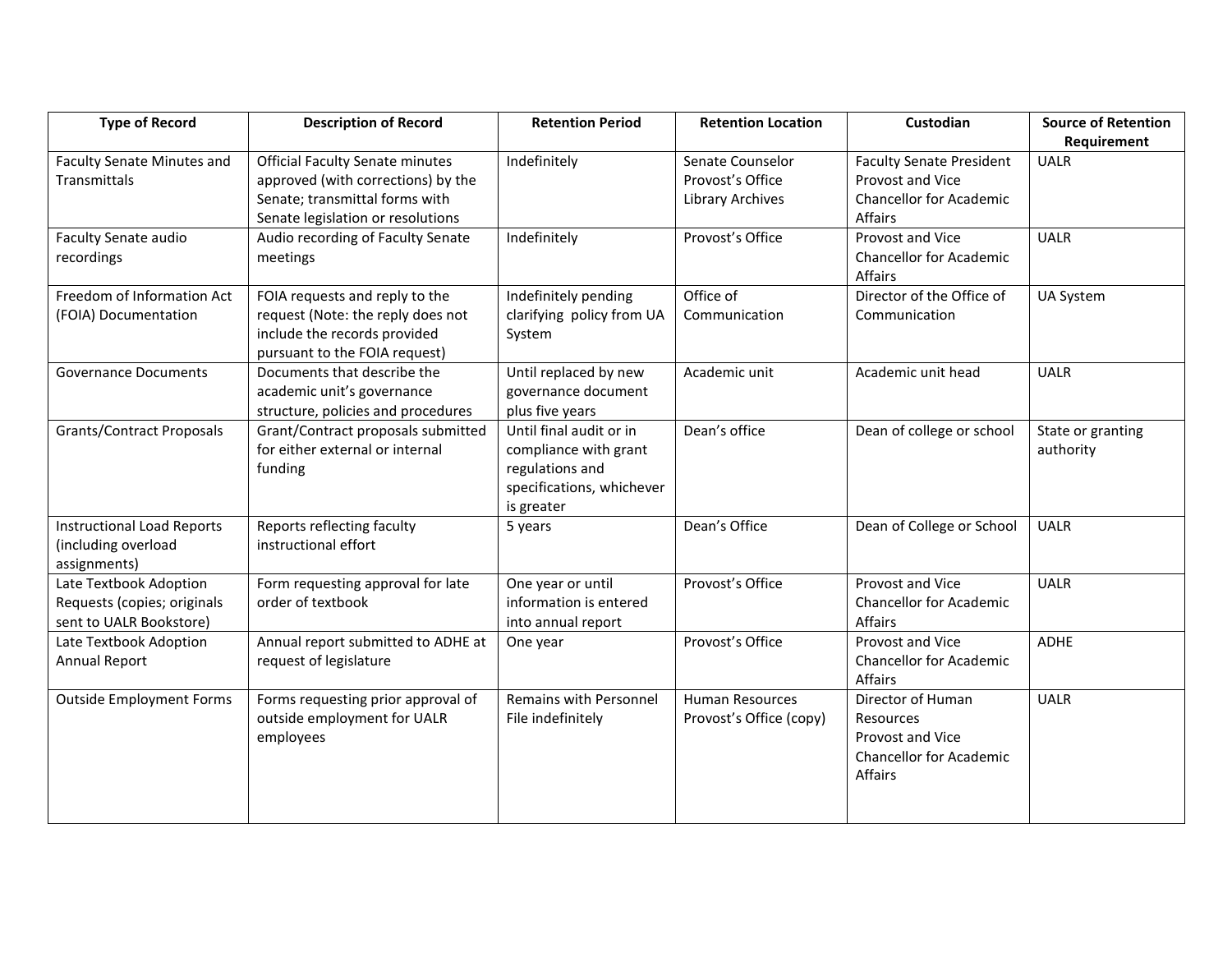| <b>Type of Record</b>          | <b>Description of Record</b>           | <b>Retention Period</b>   | <b>Retention Location</b> | Custodian                      | <b>Source of Retention</b> |
|--------------------------------|----------------------------------------|---------------------------|---------------------------|--------------------------------|----------------------------|
|                                |                                        |                           |                           |                                | Requirement                |
| Personnel/Employment file      | An employment file for all faculty     | 3 years following the     | Either the academic       | Academic department            | <b>UALR</b>                |
| for faculty and non-classified | (tenured, tenure-track, non-tenure     | termination of            | department or the         | chair/director or the          |                            |
| staff (full-time, part-time,   | track and part-time) and non-          | employment                | dean's office.            | Dean of college or school      |                            |
| resigned or retired)           | classified staff that contains a       |                           |                           |                                |                            |
|                                | resume, application records, offer     | Note: All original        | Policy regarding the      |                                |                            |
| Note: the Department of        | letter, employment records,            | documents must be         | location of the office of |                                |                            |
| Human Resources maintains      | evaluation records, conflict-of-       | submitted to Human        | record to be formalized   |                                |                            |
| the "official personnel/       | interest and outside employment        | Resources before files    | in each college or        |                                |                            |
| employment file" for all       | records, correspondence, OCDA          | are shredded.             | school, approved by the   |                                |                            |
| University employees           | reports, grants and contracts          |                           | dean of the college or    |                                |                            |
|                                | summary information, honors and        |                           | school, and endorsed by   |                                |                            |
|                                | awards, termination records            |                           | the Provost.              |                                |                            |
|                                |                                        |                           |                           |                                |                            |
| Recruitment, hiring,           | Documentation of recruitment,          | 3 years from date         | <b>Human Resources</b>    | Director of Human              | Federal                    |
| interview and selection        | selection, hire and promotion of       | position is filled        |                           | Resources                      | (HR must keep              |
| records for faculty and non-   | employees, includes position           |                           | Note: Hiring units        |                                | records for 3 years)       |
| classified staff positions     | descriptions, job announcements        |                           | should submit records     |                                |                            |
|                                | and advertisements, selection          |                           | to HR.                    |                                |                            |
|                                | criteria, evaluations, rankings and    |                           |                           |                                |                            |
|                                | employment applications of             |                           |                           |                                |                            |
|                                | successful and unsuccessful            |                           |                           |                                |                            |
|                                | applicants                             |                           |                           |                                |                            |
| Sponsored programs             | Agency correspondence, work            | 3 years after close       | <b>ORSP</b> vault         | VP for Research and            | <b>UALR</b>                |
| accounting (pre & post         | papers, support documentation          |                           |                           | <b>Graduate Studies</b>        |                            |
| award documentation)           |                                        |                           |                           |                                |                            |
| <b>Strategic Plans</b>         | Department/college/school              | Until plan is replaced by | Dean's Office             | Dean of college or school      | <b>UALR</b>                |
|                                | strategic plans, disaster              | an updated version plus   |                           |                                |                            |
|                                | preparedness/recovery plans,           | 1 year                    |                           |                                |                            |
|                                | business continuity plans and          |                           |                           |                                |                            |
|                                | information technology plans           |                           |                           |                                |                            |
| Tenure and Promotion           | Tenure and promotion application       | 3 years following         | Provost's Office          | Provost and Vice               | <b>UALR</b>                |
| application materials          | form with signature page;              | termination of            |                           | <b>Chancellor for Academic</b> |                            |
|                                | recommendations from department        | employment                |                           | Affairs                        |                            |
|                                | committee, chair and dean; final       |                           |                           |                                |                            |
|                                | decision (note: copies sent to HR, all |                           |                           |                                |                            |
|                                | other materials will be returned to    |                           |                           |                                |                            |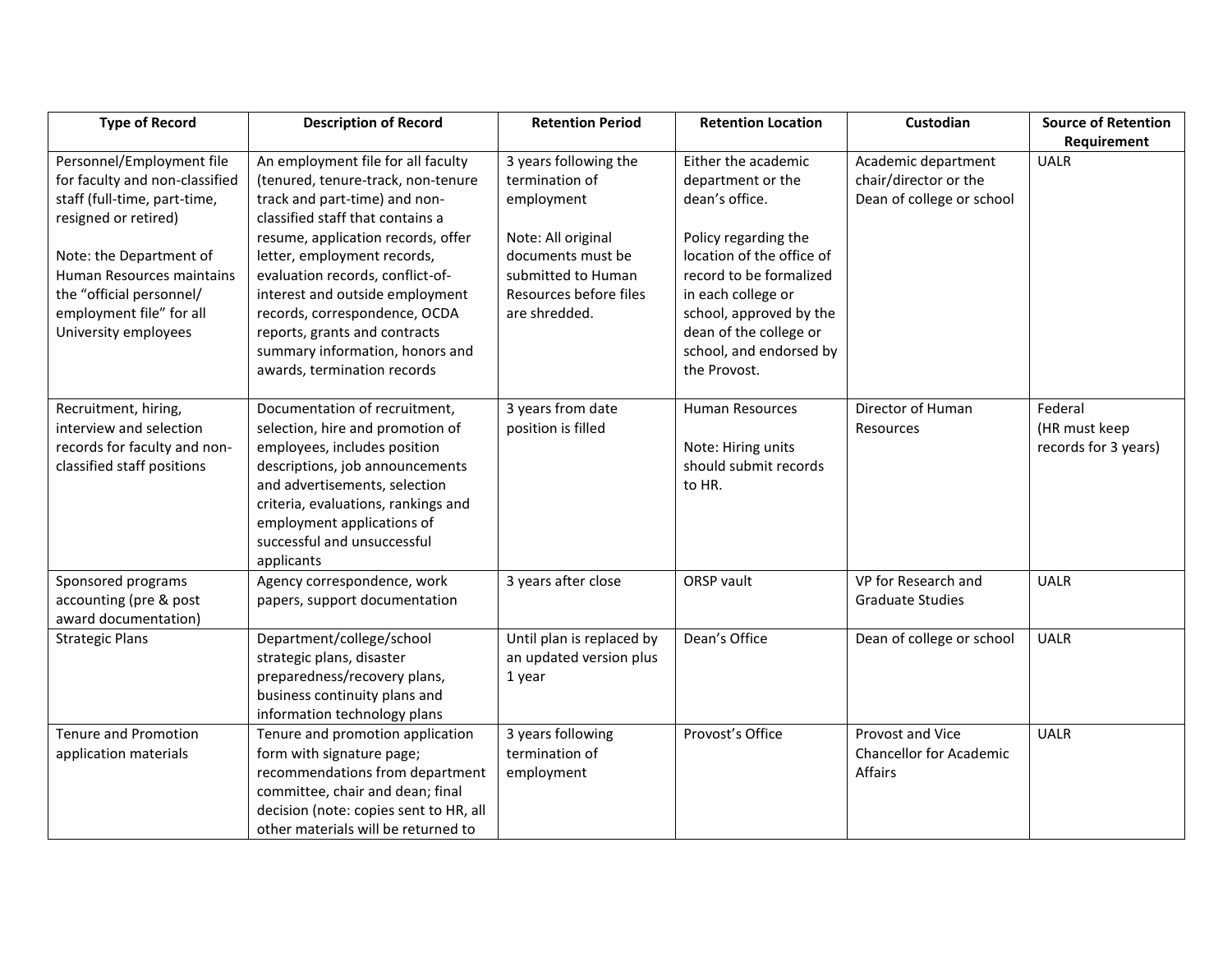| <b>Type of Record</b>         | <b>Description of Record</b>         | <b>Retention Period</b> | <b>Retention Location</b> | Custodian                      | <b>Source of Retention</b> |
|-------------------------------|--------------------------------------|-------------------------|---------------------------|--------------------------------|----------------------------|
|                               |                                      |                         |                           |                                | Requirement                |
|                               | dean's office)                       |                         |                           |                                |                            |
| <b>Tuition Discount Forms</b> | Forms submitted by UALR              | 3 years for originals   | Bursar's Office           | <b>Bursar</b>                  | <b>UALR</b>                |
|                               | employees for discounted tuition for | (Bursar's Office)       | (originals)               | Provost and Vice               |                            |
|                               | themselves or an immediate family    | 1 year for copies       | Provost's Office (copies) | <b>Chancellor for Academic</b> |                            |
|                               | member                               | (Provost's Office)      |                           | Affairs                        |                            |